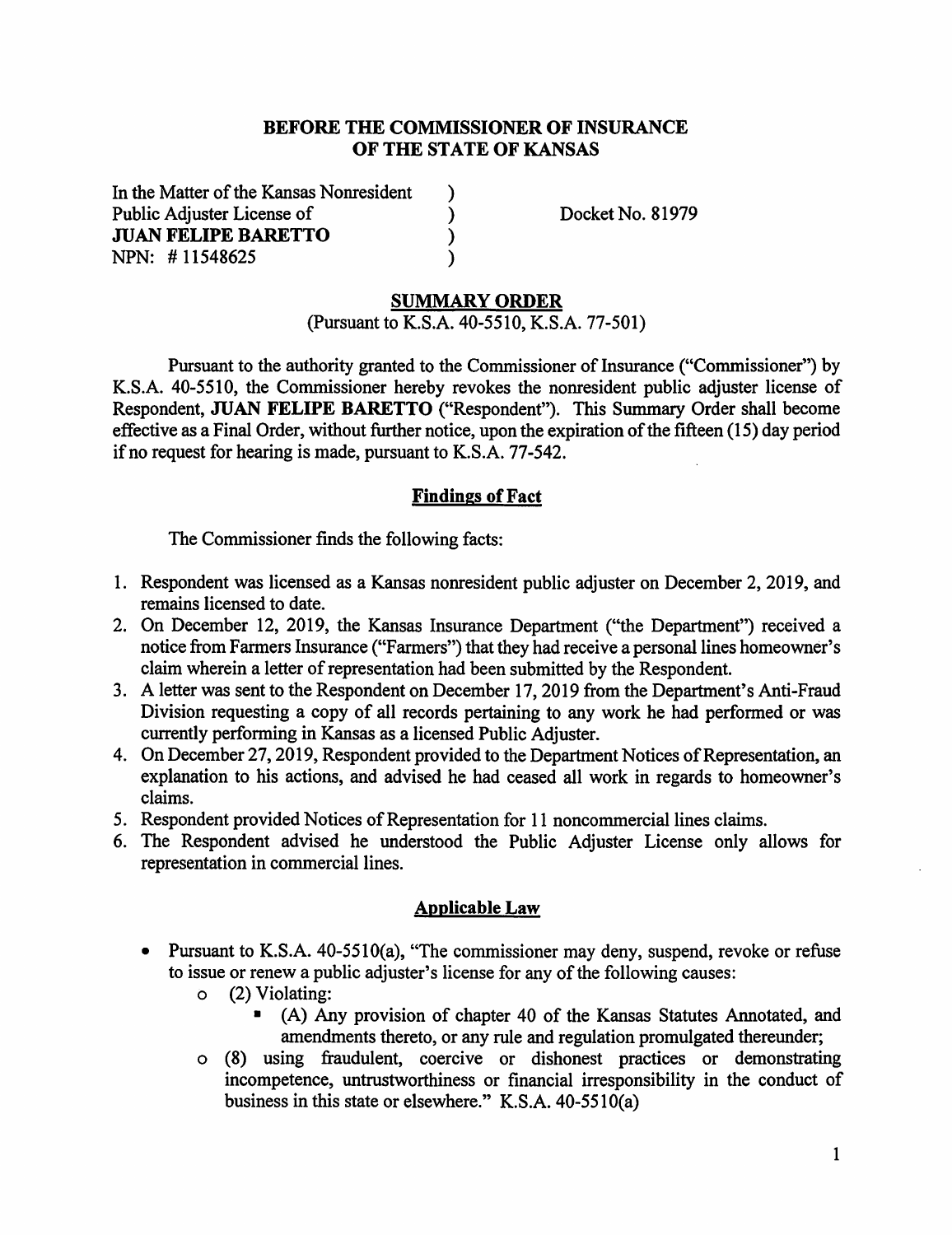- Pursuant to K.S.A. 40-5510(b), "In addition, the commissioner may suspend, revoke or refuse renewal of a public adjuster's license if the commissioner finds that the interests of the public are not properly served under such license." K.S.A. 40-5510(b)
- Pursuant to K.S.A. 40-5502(k), '"'Public adjuster" means any individual who:
	- o (1) For compensation or any other thing of value, and solely in relation to first party claims arising under insurance claims or contracts that insure the real or personal property of the insured, aids or acts on behalf of an insured in negotiating for, or effecting the settlement of, a claim for loss or damage **covered by and limited to commercial lines insurance contracts;**
	- o (2) advertises for employment as a public adjuster of insurance claims or directly or indirectly solicits business or represents to the public that such person is a public adjuster of first party insurance claims for losses or damages to real or personal property **covered by and limited to commercial lines insurance contracts;** or
	- o (3) for compensation or any other thing of value, investigates or adjusts losses or advises an insured about first party claims for losses or damages to real or personal property of the insured **covered by and limited to commercial lines insurance contracts,** for another person engaged in the business of adjusting losses or damages covered by and limited to commercial lines insurance contracts." K.S.A. 40-5502(k)

## **Policy Reasons**

- 1. It is in the public interest that the license of a Public Adjuster who acts outside the scope of permitted practices by representing individuals in claims other than those covered by and limited to commercial lines of insurance be revoked.
- 2. It is in the public interest that the license of a Public Adjuster who committed a dishonest practice by accepting insurance business from noncommercial lines be revoked.

# **Conclusions of Law**

- 1. The Commissioner has jurisdiction over **JUAN FELIPE BARETTO** as well as the subject matter of this proceeding, and such proceeding is held in the public interest.
- 2. The Commissioner finds that Respondent's Kansas license may be revoked because **JUAN FELIPE BARETTO** acted outside the permitted practices of his license by representing personal lines of insurance in the course of doing insurance.
- 3. The Commissioner finds that Respondent's Kansas license may be revoked because **JUAN FELIPE BARETTO** committed a dishonest practice by accepting insurance business from personal lines.
- 4. The Commissioner finds, pursuant to K.S.A. 40-5510(b), that the interests of the public are not properly served under Respondent's license.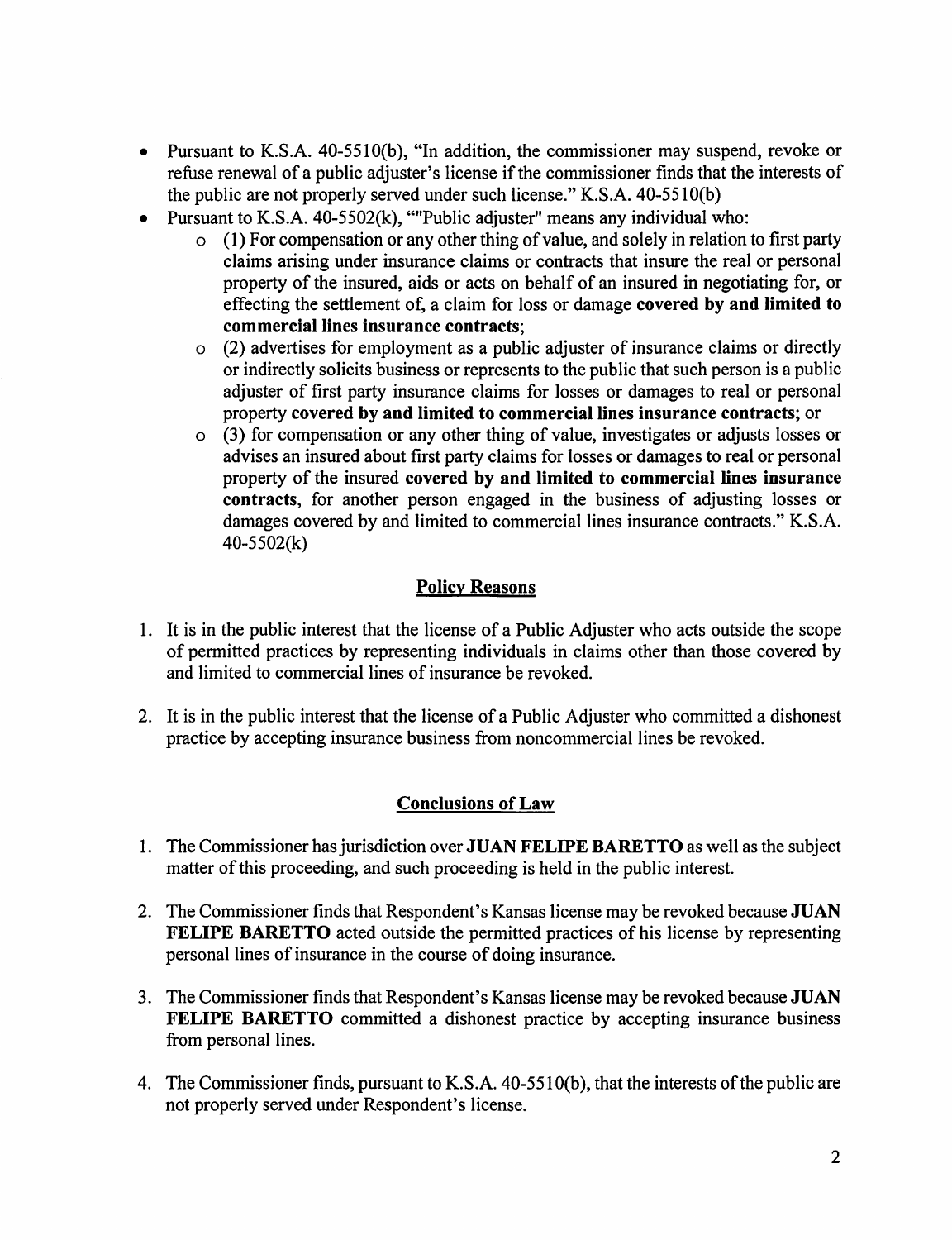5. Accordingly, the Commissioner concludes that sufficient grounds exist for the revocation of the public adjuster's license of **JUAN FELIPE BARETTO,** pursuant to K.S.A. 40- 5510.

## **IT IS THEREFORE ORDERED BY THE COMMISSIONER OF INSURANCE THAT:**

- 1. The Kansas Nonresident Public Adjuster's License of **JUAN FELIPE BARETTO** is hereby **REVOKED** the effective date of this Order.
- 2. **IT IS FURTHER ORDERED** that **JUAN FELIPE BARETTO** shall **CEASE** and **DESIST** from the practicing as a public adjuster after the effective date of this Order.

IT IS SO ORDERED THIS  $\frac{2}{3}$   $\frac{87}{9}$  DAY OF  $\sqrt{2}$  , 2020, IN THE CITY OF **TOPEKA, COUNTY OF SHAWNEE, STATE OF KANSAS.** 



Vicki Schmidt Commissioner of Insurance

BY:

in L. McFarland General Counsel

## **NOTICE AND OPPORTUNITY FOR HEARING**

**JUAN FELIPE BARETTO,** within fifteen (15) days of service of this Summary Order, may file with the Kansas Insurance Department a written request for hearing on this Summary Order, as provided by K.S.A. 77-542. In the event a hearing is requested, such request should be directed to:

> Justin L. McFarland, General Counsel Kansas Insurance Department 1300 SW Arrowhead Road Topeka, Kansas 66604

Any costs incurred as a result of conducting any administrative hearing shall be assessed against the agent/agency who is the subject of the hearing as provided by K.S.A. 40-4909(f). Costs shall include witness fees, mileage allowances, any costs associated with reproduction of documents which become part of the hearing record, and the expense of making a record of the hearing.